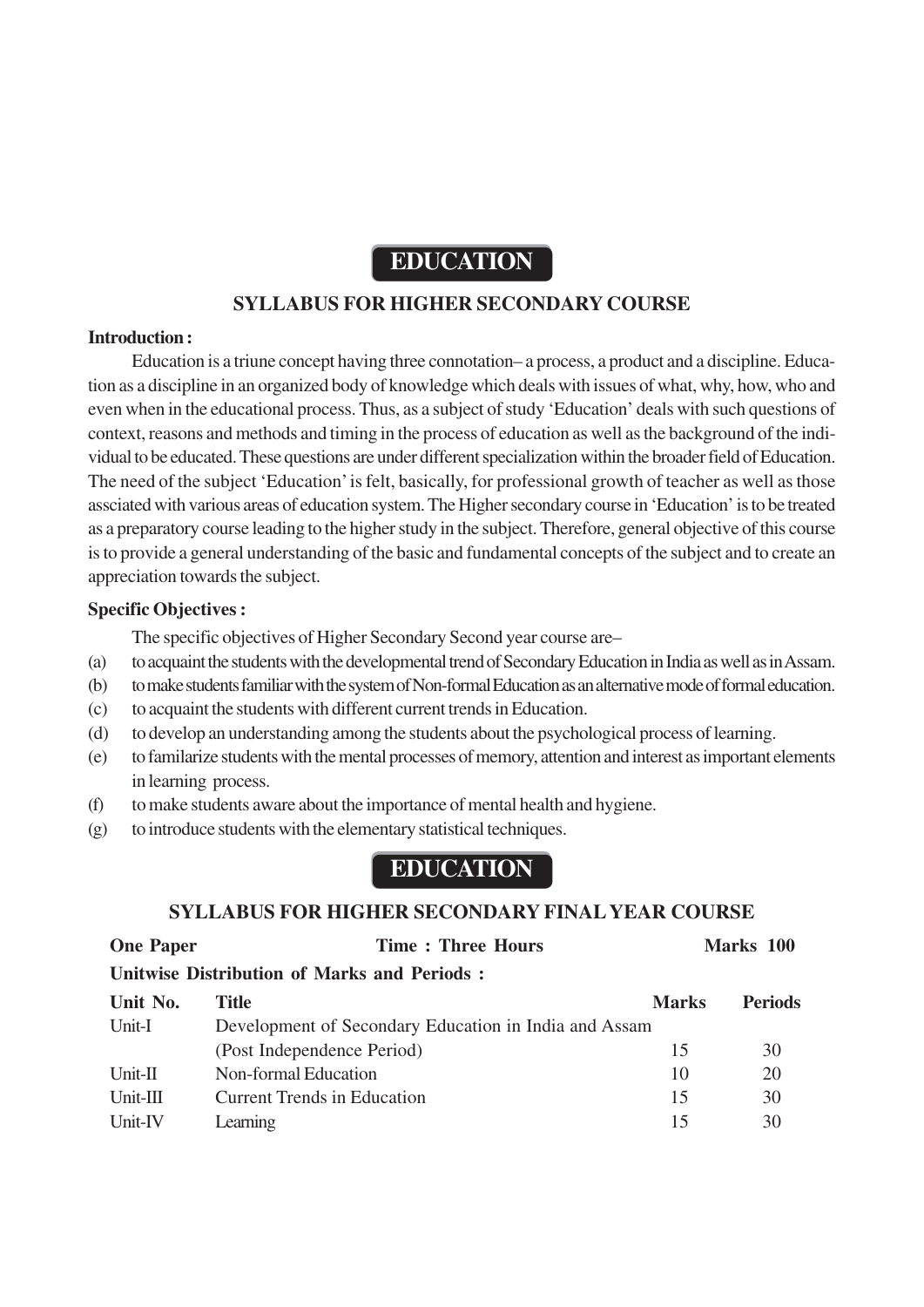|          | Total                                      | 100          | 200 |
|----------|--------------------------------------------|--------------|-----|
| Unit-VII | <b>Elementary Educational Statistics</b>   | 20           | 40  |
| Unit-VI  | Mental Health and Hygiene                  | 10           | 20  |
| Unit-V   | Memory, Forgetting, Attention and interest | $\mathsf{L}$ | 30  |

# **Unitwise Distribution of Course contents :**

# **Unit-I : Secondary Education in India and Assam (Post Independence Period) :**

- (a) Mudaliar Commission–
	- Defects of education
	- Aims of education
- (b) Kothari Commission–
	- Aims of education
	- Structural pattern
	- Vocationalisation of Secondary Education
- (c) National Policy of Education 1986– Salient Features
- (d) Secondary Education in Assam in Post Independence Period
	- Development after independence
	- Problems of Secondary Education in Assam

# **Unit-II : Non-formal Education**

- (a) Non-formal Education
	- Meaning, definition, Objective, scope and Characteristics of Non-formal Education
	- Importance of Non-formal Education
- (b) Correspondence Education– Meaning, definition, objective and importance
- (c) Distance Education– Meaning, definition objective, nature and importance
- (d) Open Education– Meaning, objective, merits and demerits
- (e) Open University– Meaning, objective and development of Open University

# **Unit-III : Current Trands in Education**

- (a) Environmental Education
	- Concept, Objective and Scope
	- Need and Importance
	- Principles of Environmental Education
	- Environmental Education in Educational institutions.
- (b) Population Education
	- Concept, Objectives and Characteristics
	- Need and importance
	- Population Education in Educational institutions
- (c) Physical Education
	- Meaning and Definitions
	- Need and importance

# 2 Syllabi for H.S. Final Year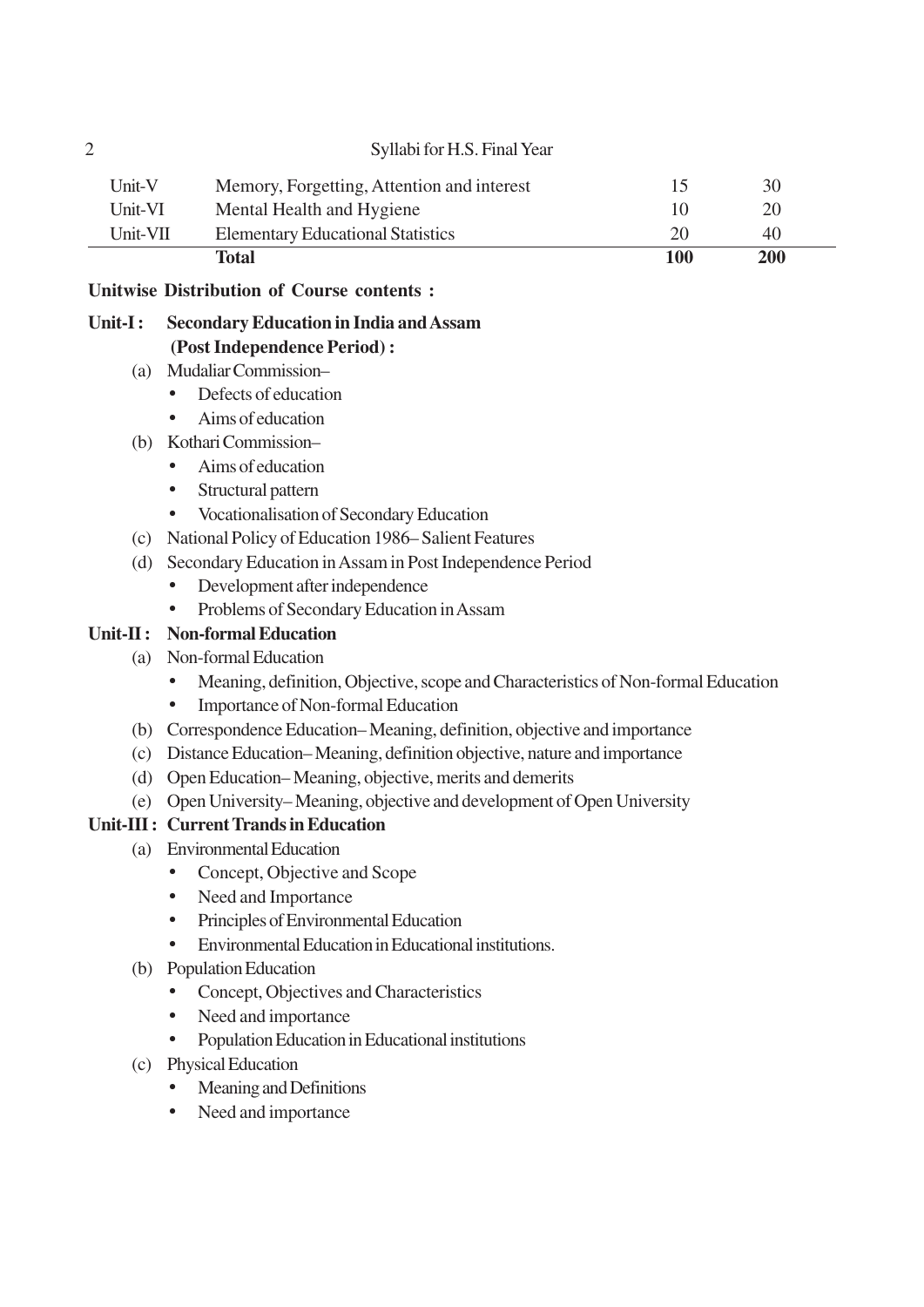#### Syllabi for H.S. Final Year 3

- Physical Education in Educational institutions
- (d) Value Education
	- Meaning and characteristics
	- Need and importance
	- Value Education in Educational institutions
- (e) Women empowerment
	- Meaning and Definitions
	- Status of women in Indian Educational system
	- Education for women empowerment

# **Unit-IV : Learning**

- Meaning, nature and characteristics
- Learning and maturation
- Factors of learning
- Methods of learning-
- Trial and error
- Learning by conditioning
- Insightful learning
- Major laws of learning and their Educational significance

#### **Unit-V : Memory, Foregetting, Attention and interest**

- (a) Memory and forgetting
	- Meaning and characteristics of Memory
	- The process of memorization
	- Types and marks of good memory
	- Improvement of memory
	- Meaning of forgetting
	- Causes of forgetting
	- Role of teacher in improvement of memory.
- (b) Attention and interest
	- Meaning and characteristics of attention
	- Determinants (conditions) of attention
	- Types of attention
	- Interest–Meaning, Sources and Types
	- Relation between attention and interest
	- Educational significance of attention and interest

#### **Unit-VI : Mental Health and Hygiene**

- (a) Mental health
	- Meaning and characteristics
	- Characteristics of a mentally healthy person
- (b) Mental hygiene
	- Meaning, Objective and Scope